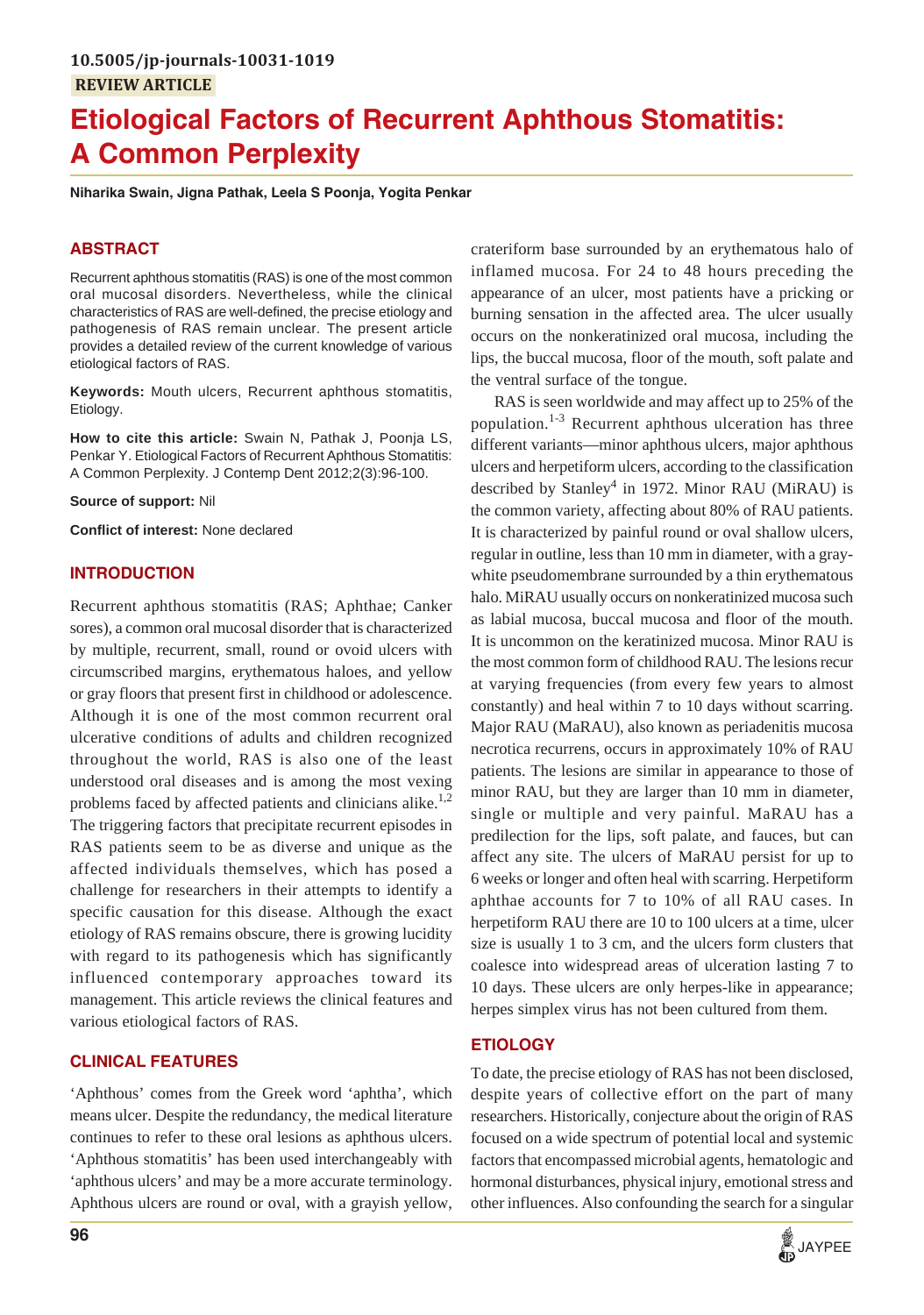cause is the observation that aphthous-like oral ulcers often occur in conjunction with diverse conditions of a systemic nature. Included among those conditions are cyclic neutropenia, selected anemias,<sup>5</sup> inflammatory bowel diseases,  $6$  Behçet's disease,  $7.8$  gluten-sensitive enteropathy (celiac sprue),  $9,10$  relapsing polychondritis syndromes (including the so-called 'MAGIC' syndrome, which consists of mouth and genital ulcers with inflamed cartilage),  $^{11}$  HIV infection,  $12$  the purported symptom complex of recurring fevers, aphthous stomatitis, pharyngitis and lymphadenopathy  $(FAPA \, syndrome)$ .<sup>13</sup>

In recent years, body of evidence has emerged to suggest a genetic and an immunologic basis for RAS. These revelations largely have eclipsed speculation that RAS is caused by an infectious microorganism or one of the other previously suspected etiologic factors. They also have led to more rational and effective contemporary approaches to the management of RAS.

## **Genetic Factors**

Some people have a well-established familial basis for RAU. As compared to the general population, the prevalence of RAS is higher when there is a positive family history, especially when both parents are affected. There is also increased disease correlation observed in identical twins as compared to fraternal twins. In familial cases of RAS, the onset of disease is earlier and attacks tend to occur more frequently than in nonfamilial cases.<sup>14-16</sup> The likelihood that RAS is a genetically grounded disease is further supported by the recognized, although not entirely consistent, identification of certain histocompatibility antigen (HLA) types (e.g. HLA B12, B51, Cw7), among some groups of aphthous patients.<sup>17</sup>

#### **Immunologic Factors**

Despite the inconsistent finding and conflicting theories, mounting scientific evidences support immune dysregulation as a key mechanism underlying the pathogenesis of RAS. It is believed that the altered immune reactivity arises perhaps in response to, or in concert with, a state of presumably heightened antigenic stimulation $18$  exacted on a diminished mucosal barrier. A constellation of cellmediated immunologic phenomena seems to be a consistent factor in the disease. Serologic studies that compared RAS patients and unaffected controls revealed diminished ratios of circulating CD4<sup>+</sup> helper cells to CD8<sup>+</sup> suppressor cells in the former group.<sup>19,20</sup> It has been proposed that in RAS some unspecified antigenic influence $21$  is at the epicenter of an antibody-dependent, T cell-mediated immune response that involves a shift in local lymphocytic subpopulations that eventuates in tissue damage.<sup>22-24</sup> From the observations

of several investigators it has been hypothesized that the entire process of aphthous ulceration, from initiation through progression, is instigated by the expression on oral epithelial cells of not only normally found HLA class I antigens but also HLA class II antigens.<sup>25</sup> Presumably, this renders the cells antigenically 'foreign' and consequently they become the targets of a cell-mediated immune reaction perpetrated by lymphocytes and Langerhans cells. It has been shown that in patients with aphthous stomatitis there is a heightened lymphocytotoxic effect directed against oral epithelial cells when compared to unaffected controls.<sup>24-26</sup>

Evidence for this pathogenetic mechanism is also inferred from observations that tissue biopsies of newly erupted aphthous ulcerations demonstrate agglomeration of activated T lymphocytes at the periphery of the lesions, whereas in well-established aphthae the initially predominant CD4<sup>+</sup> helper/suppressor cell population is subsumed and succeeded by cytotoxic  $CD8<sup>+</sup>$  lymphocytes.<sup>23,24</sup> Additional indirect support for primary immune dysregulation is reflected in the long-recognized correlation between stress and outbreaks of aphthous ulcers that is reported by many RAS patients, in contrast to the notable decrease in frequency of episodes during periods of reduced stress.<sup>27</sup> This observed association is not entirely surprising, because stress is known to affect immunologic function. It also has been observed that HIV-infected patients experience oral aphthous-like ulcerations with relatively high frequency. With advancing immune depletion, their aphthous outbreaks are often dominated by larger ulcers that run a more protracted course.<sup>28,29</sup> Attempts to explore the possibility that RAS is fundamentally an antibody-driven disorder have disclosed findings that are at best inconsistent and largely unsupportive. It seems that any previously held conjecture that aphthous ulcers stem from a centrally generated humoral immune mechanism rather than from local cellular immune responses to an antigenically modified oral mucous membrane was predicated on assumptions that have since been discredited.<sup>17,30-32</sup>

#### **Microbial Factors**

There is little consistent evidence to support the hypothesis that RAS represents an infectious disease. In particular, from studies to determine whether there might be a connection between previously suspect L-forms of streptococci and RAS, or the adenoviruses, herpes simplex virus (HSV), varicella-zoster virus, or cytomegalovirus and RAS, the available evidence suggests that none of these microorganisms seems to be directly culpable for RAS despite continued speculation about their possible role. One should note that an antiviral agent, acyclovir, offers no beneficial effect in preventing or attenuating episodic flares of the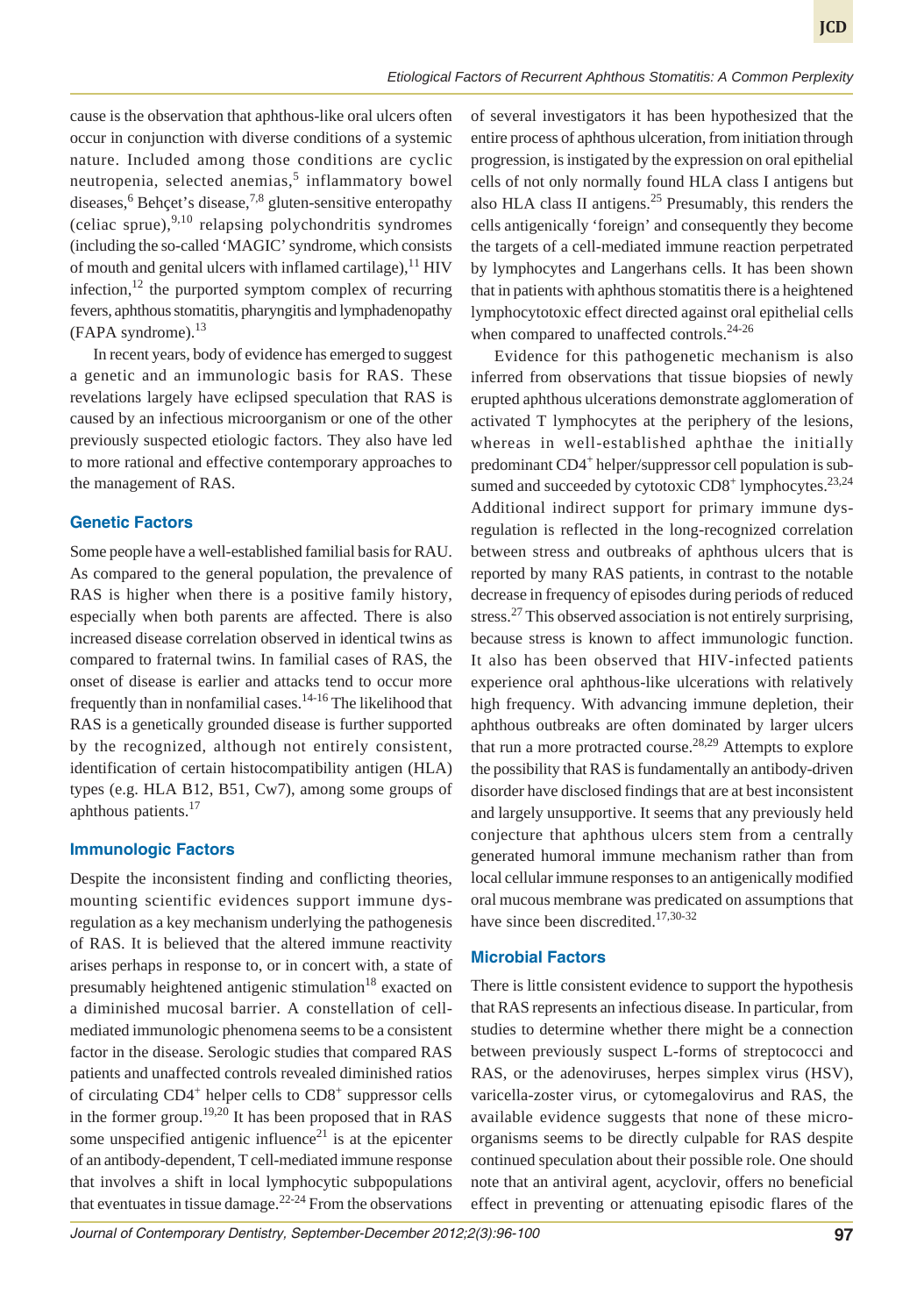condition,<sup>33</sup> which serves to weaken arguments in favor of a possible viral causation for RAS. From occasional anecdotal cases in which patients report an apparent consistent temporal relationship between their aphthous outbreaks and an immediately antecedent reactivated (recurrent) HSV infection, it is tempting to postulate that in a narrow subset of individuals who get RAS, the herpes virus may serve as an antigenic 'trigger' that initiates the cascade of immunologic events that result in ulceration. In a limited subset of RAS patients, it is possible that this is actually the case. Presumably, such patients would benefit from appropriate therapeutic and prophylactic antiviral therapy, coupled with treatments specifically aimed at lessening the severity and frequency of the RAS episodes by modulating their supposedly heightened immune responses to the viral 'trigger'. Such therapeutic strategies probably would be best carried out in consultation with an infectious disease specialist. It must be emphasized, however, that regarding most aphthous patients, any suggestion of a causative nexus between RAS and HSV seems to represent unsubstantiated conjecture rather than proven fact.<sup>34,35</sup>

## **Nutritional Factors**

Other issues explored in the quest to determine a cause for RAS include the possible relationship of attacks to excess or deficiency of various nutritional factors, such as serum iron, folate and vitamin  $B_{12}$ , and speculation that aphthous ulcers represent the manifestation of an allergic reaction to certain foods or other ingested or contacted substances. Apart from variably favorable responses to the avoidance of gluten products in aphthous patients with documented intestinal malabsorption disease (compared to controls<sup>36</sup> and in some aphthous stomatitis patients with normal intestinal function,  $37$  evidence that RAS primarily represents an allergic response or is etiologically linked to diminished serum iron, vitamin  $B_{12}$  or folate levels is lacking or, at best, equivocal. $23,27,38$  For any RAS patient who exhibits physical signs and symptoms that suggest the possibility of an underlying malabsorption or nutritional deficiency state or a blood dyscrasia, it is prudent to obtain a complete blood count and assays for serum folate, vitamin  $B_{12}$  and ferritin. Should any of these tests yield findings that suggest an underlying systemic abnormality, referral to an internist or a hematologist is indicated.

The improvement of RAU with zinc sulfate supplementation has been described in an open trial<sup>39</sup> and in a case report of aphthous ulcers with zinc deficiency and immunodeficiency, $40$  but such improvement was not been confirmed in later studies. $41,42$  In a Chinese study the level of serum zinc in 75 cases of RAU was found to be at a low

level but, within the normal range, and serum copper levels were also normal.<sup>43</sup> So far no information exists on the associations between RAU and other trace elements.

## **Environmental Factors**

#### *Stress*

Earlier studies have documented an association between RAU and a variety of psychological factors including anxiety, repressed hostility, as well as job-related and other stress factors. Conversely, other studies have failed to reveal any association between anxiety, depression, psychological life stress and recurrences of RAU. In one study, in which a relaxation/imagery treatment program was used, a significant decrease in the frequency of ulcer recurrence among all treated subjects was noted.<sup>44</sup> Although the majority of investigators have been unable to validate the concept that stress plays an important role in the development of RAU, the literature continues to indicate that stress may play a role in precipitating RAU.

## *Local Trauma*

A subset of patients with RAU is predisposed to develop aphthae at sites of trauma. The reason why local trauma, such as anesthetic injections, sharp foods, tooth-brushing and dental treatment, can trigger aphthous ulceration in these patients is still unknown.45

## *Tobacco*

Several investigators have documented a negative association between smoking and the occurrence of RAU.<sup>46</sup> Such a negative association has also been documented as regards the use of smokeless tobacco (chewing tobacco and snuff), as well as in patients who are smokers. $47$  Paradoxically, the majority of patients with RAU are nonsmokers, and in a recent study only 9% of RAU patients were found to be active smokers, compared with 25% among the control subjects.<sup>48</sup>

Nicotine has been reported to be beneficial in RAU and in inflammatory bowel disease, and its effects may result from influences on nerve function, although these may also exert direct anti-inflammatory effects. However, the mechanism by which cigarette smoking protects against RAU is still unknown.

## *Food Hypersensitivity*

Some investigators have correlated the onset of ulcers to exposure to certain foods, such as cows' milk, gluten, chocolate, nuts, cheese, azo dyes, flavoring agents and preservatives. Eversole et al (1982) found no significant association between RAU and three specific food items

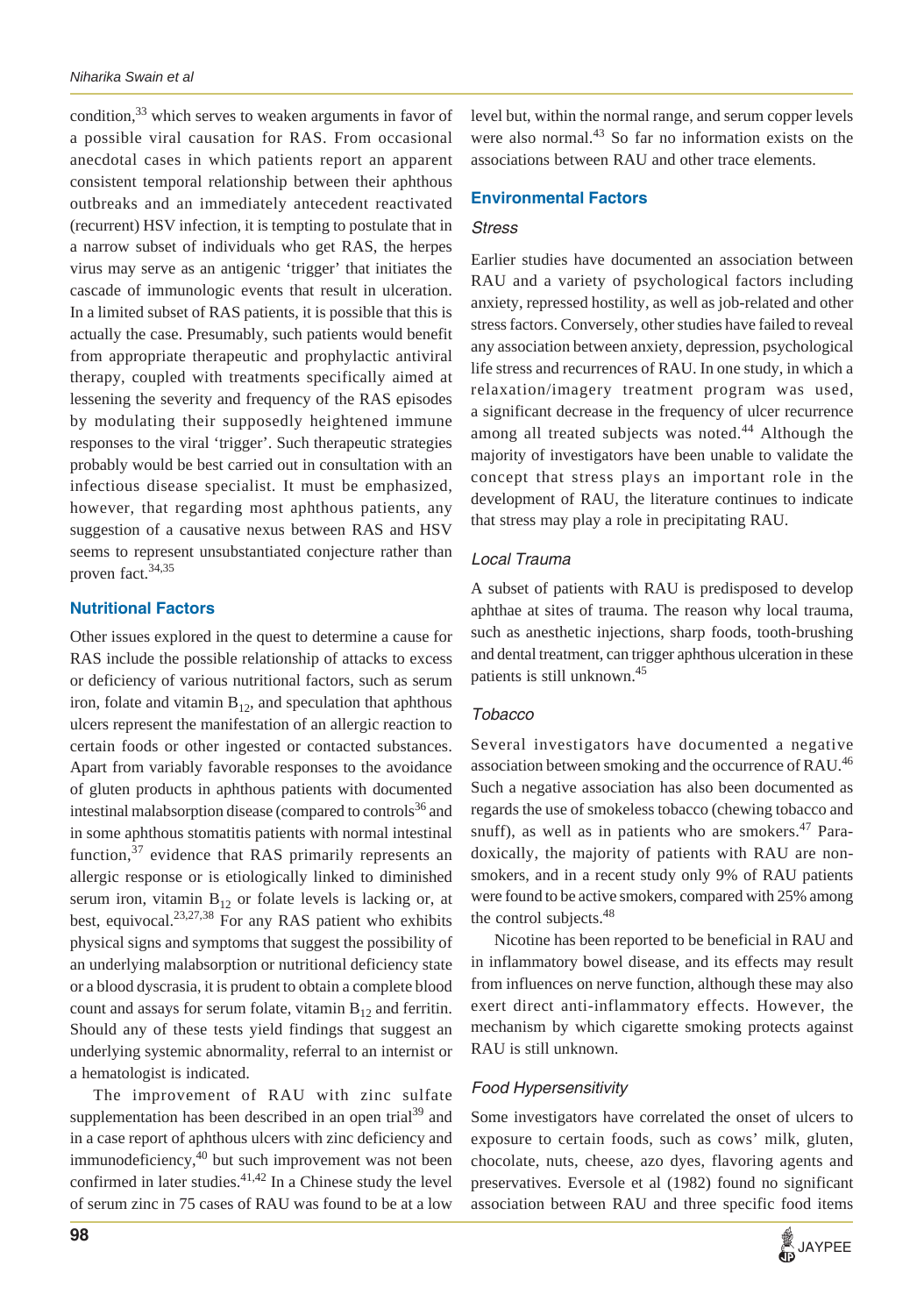(tomatoes, strawberries and walnuts).49 Some investigators have noted an increased prevalence of atopy among RAU patients, whereas Wray et al (1982) found no significant difference in the incidence of atopy in RAU patients compared with the normal population.<sup>50</sup>

#### *Drugs*

Some drugs, such as nonsteroidal anti-inflammatory drugs (NSAIDs, e.g. proprionic acid, phenylacetic acid and diclofenac) can give rise to oral ulcers similar to those of RAU, along with genital ulceration or only oral ulcers in the case of piroxicam.<sup>51</sup> An association between betablockers and aphthous ulcers has also been suggested. Such ulcers usually occur as an adverse side effect and disappear with discontinued usage of the drug.<sup>52,53</sup>

Recently, an increased frequency in the occurrence of RAS has been reported on using sodium lauryl sulfate (SLS) containing toothpaste. Some reduction in ulceration has been noticed on use of SLS-free toothpaste. However, because of the widespread use of SLS-containing dentifrice, it has been proposed that this may not be a true predisposing factor of RAS.<sup>54</sup>

## **CONCLUSION**

While RAS remains a common oral mucosal disorder in most communities of the world, its precise etiology remains unclear. No precise trigger has ever been demonstrated, and there is no conclusive evidence for a genetic predisposition to RAS in most patients. Currently, RAS is recognized as an immunologically mediated, inflammatory oral condition rather than an infectious disease. It is reasonable to suggest that for the future, anticipated new insights into the condition's origin and pathogenesis, combined with ongoing research directed toward the development of safer, more effective immunomodulating agents, render the prospect of a cure for RAS increasingly plausible.

#### **REFERENCES**

- 1. Jurge S, Kuffer R, Scully C, Porter SR. Number VI recurrent aphthous stomatitis. Oral Dis 2006;12:1-21.
- 2. Scully C. Aphthous ulceration. N Engl J Med 2006;355:165-72.
- 3. Ship II. Epidemiologic aspects of recurrent aphthous ulcerations. Oral Surg Oral Med Oral Pathol 1972;33:400-06.
- 4. Stanley HR. Aphthous lesions. Oral Surg Oral Med Oral Pathol Oral Radiol Endod 1972;33:407-16.
- 5. Ship JA, Chavez EM, Doerr PA, et al. Recurrent aphthous stomatitis. Quintessence Int 2000;31:95-112.
- 6. Glickman RM. Inflammatory bowel disease: Ulcerative colitis and Crohn's disease. In: Fauci AS, Braunwald E, Isselbacher KJ, et al (Eds). Harrison's principles of internal medicine (14th ed). New York: McGraw-Hill 1998:1633-45.
- 7. Ghate JV, Jorizzo JL. Behçet's disease and complex aphthosis. J Am Acad Dermatol 1999;40:1-18.
- 8. International Study Group for Behçet's Disease. Criteria for diagnosis of Behcet's disease. Lancet 1990;335:1078-80.
- 9. Magro C, Crowson AN, Mihm M. Cutaneous manifestations of nutritional deficiency states and gastrointestinal disease: Behçet's disease, inflammatory bowel diseases (Crohn's disease, ulcerative colitis, celiac disease). In: Elder D, Elenitsas R, Jaworsky C, Johnson B, (Eds). Lever's histopathology of the skin (8th ed). Philadelphia: Lippincott-Raven 1997:359-63.
- 10. Rizzi R, Bruno S, Dammacco R. Behçet's disease: An immunemediated vasculitis involving vessels of all sizes [review]. Int J Clin Lab Res 1997;27:225-32.
- 11. Eisenberg E. Diagnosis and treatment of recurrent aphthous stomatitis. Oral Maxillofacial Surg Clin N Am 2003;15:111-22.
- 12. Ficarra G. Oral ulcers in HIV-infected patients: An update on epidemiology and diagnosis [review]. Oral Dis 1997; 3(Suppl 1):S183-89.
- 13. Marshall GS, Edwards KM, Butler J, et al. Syndrome of periodic fever, pharyngitis and aphthous stomatitis. J Pediatr 1987;110: 43-46.
- 14. Ship JA. Inheritance of aphthous ulcers of the mouth. J Dent Res 1965;44:837-44.
- 15. Miller MF, Garfunkel AA, Ram CA, et al. Inheritance patterns in recurrent aphthous ulcers: Twin and pedigree data. Oral Surg Oral Med Oral Pathol 1977;43: 886-91.
- 16. Miller MF, Garfunkel AA, Ram CA, et al. The inheritance of recurrent aphthous stomatitis. Oral Surg OralMed Oral Pathol 1980;49:409-12.
- 17. Neville BW, Damm DD, Allen CM, Bouquot JE. Allergies and immunologic diseases: Recurrent aphthous stomatitis. In: Oral and maxillofacial pathology (2nd ed). Philadelphia: WB Saunders 2002:285-90.
- 18. Vincent SD, Lilly GE. Clinical, historic, and therapeutic features of aphthous stomatitis: Literature review and open clinical trial employing steroids. Oral Surg Oral Med Oral Pathol 1992;74: 79-86.
- 19. Landesberg R, Fallon M, Insel R. Alterations of T-helper/inducer and T-suppressor/inducer cells in patients with aphthous ulcers. Oral Surg Oral Med Oral Pathol 1990;69:205-08.
- 20. Savage NW, Mananonda R, Seymour GJ, et al. Theproportion of suppressor-inducer T-lymphocytes is reduced in recurrent aphthous stomatitis. J Oral Pathol Med 1988;17:293-97.
- 21. Schroeder HE, Muller-Glauser W, Sallay K. Stereological analysis of leukocyte infiltration in oral ulcers of developing Mickulicz aphthae. Oral Surg Oral Med Oral Pathol 1983;56: 629-40.
- 22. Greenspan JS, Gadol N, Olson JA, et al. Antibody dependent cellular cytotoxicity in recurrent aphthous ulceration. Clin Exp Immunol 1981;44:603-10.
- 23. Pedersen A, Hougen P, Kenrad B. T-lymphocyte subsets in oral mucosa of patients with recurrent aphthous ulceration. J Oral Pathol Med 1992;21:176-80.
- 24. Savage NW, Seymour GJ, Kruger BJ. T-lymphocyte subset changes in recurrent aphthous stomatitis. Oral Surg Oral Med Oral Pathol 1985;60:175-80.
- 25. Savage NW, Seymour GJ, Kruger BJ. Expression of class I and class II major histocompatibility complex antigens on epithelial cells in recurrent aphthous stomatitis. J Oral Pathol Med 1986;15: 191-95.
- 26. Rogers RS, Sams WM, Shorter RG. Lymphocytotoxicity in recurrent aphthous stomatitis. Arch Dermatol 1974;109:361-63.
- 27. Woo SB, Sonis ST. Recurrent aphthous ulcers: A review of diagnosis and treatment. J Am Dent Assoc 1996;127:1202-13.